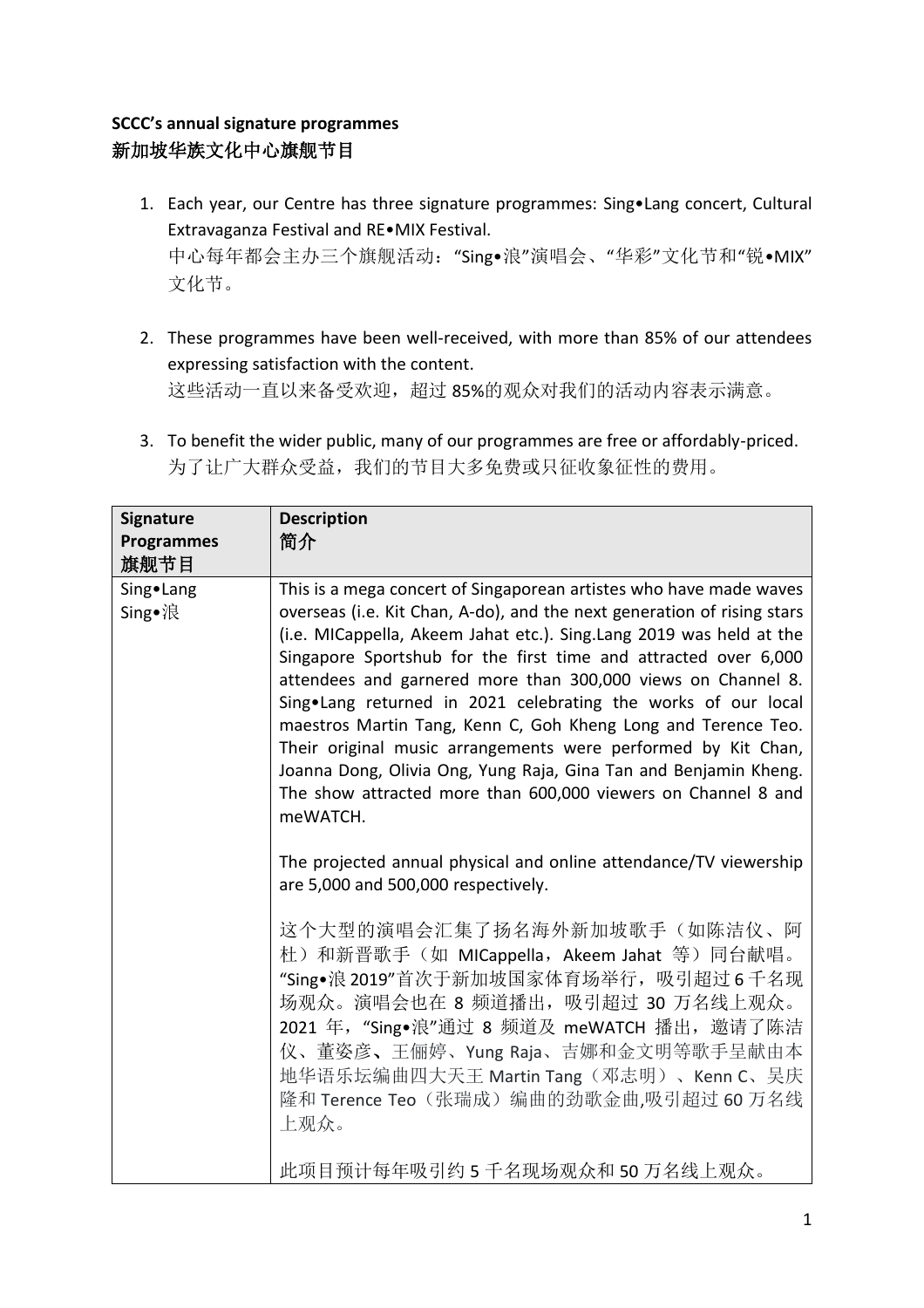| Cultural<br>Extravaganza<br>华彩 | Cultural Extravaganza brings together local arts and culture groups to<br>present works that showcase the distinctiveness of Chinese<br>Singaporean culture. Held over four weeks, the festival features<br>markets, workshops, film screening, exhibitions, theatrical and<br>musical performances.                                                                           |
|--------------------------------|--------------------------------------------------------------------------------------------------------------------------------------------------------------------------------------------------------------------------------------------------------------------------------------------------------------------------------------------------------------------------------|
|                                | The projected annual physical and online attendances are 10,000 and<br>1 million respectively.                                                                                                                                                                                                                                                                                 |
|                                | "华彩"邀请本地艺术与文化团体携手呈献多元多彩的新加坡华族<br>文化。为期一个月的文化节活动包括市集、工作坊、影片播放、<br>展览、舞台剧和音乐表演。                                                                                                                                                                                                                                                                                                  |
|                                | 此项目预计每年吸引约 1 万名现场参与者和 100 万名线上参与<br>者。                                                                                                                                                                                                                                                                                                                                         |
| <b>RE•MIX</b><br>锐•MIX         | RE.MIX is a platform for youths to re-imagine our culture from new<br>perspectives. Presented by youths for youths, the festival showcases<br>how Chinese Singaporean culture has evolved through street dance,<br>fashion, art, music and games. SCCC held its first hybrid edition in Jan<br>2021 and attracted about 2,000 onsite visitors and 590,000 online<br>attendees. |
|                                | The projected annual physical and online attendances are 5,000 and<br>250,000 respectively.                                                                                                                                                                                                                                                                                    |
|                                | "锐·MIX"是一个让年轻人以新的视角重新构想我们文化的平台。<br>由年轻人呈献给年轻人, "锐·MIX"通过街舞、时装、艺术、音乐<br>和游戏等形式展现不一样的本土华族文化。中心于 2021 年 1 月<br>首次以混合形式呈献"锐•MIX", 吸引超过2千名现场参与者和59<br>万名线上参与者。                                                                                                                                                                                                                      |
|                                | 此项目预计每年吸引约5千名现场参与者和25万名线上参与者。                                                                                                                                                                                                                                                                                                                                                  |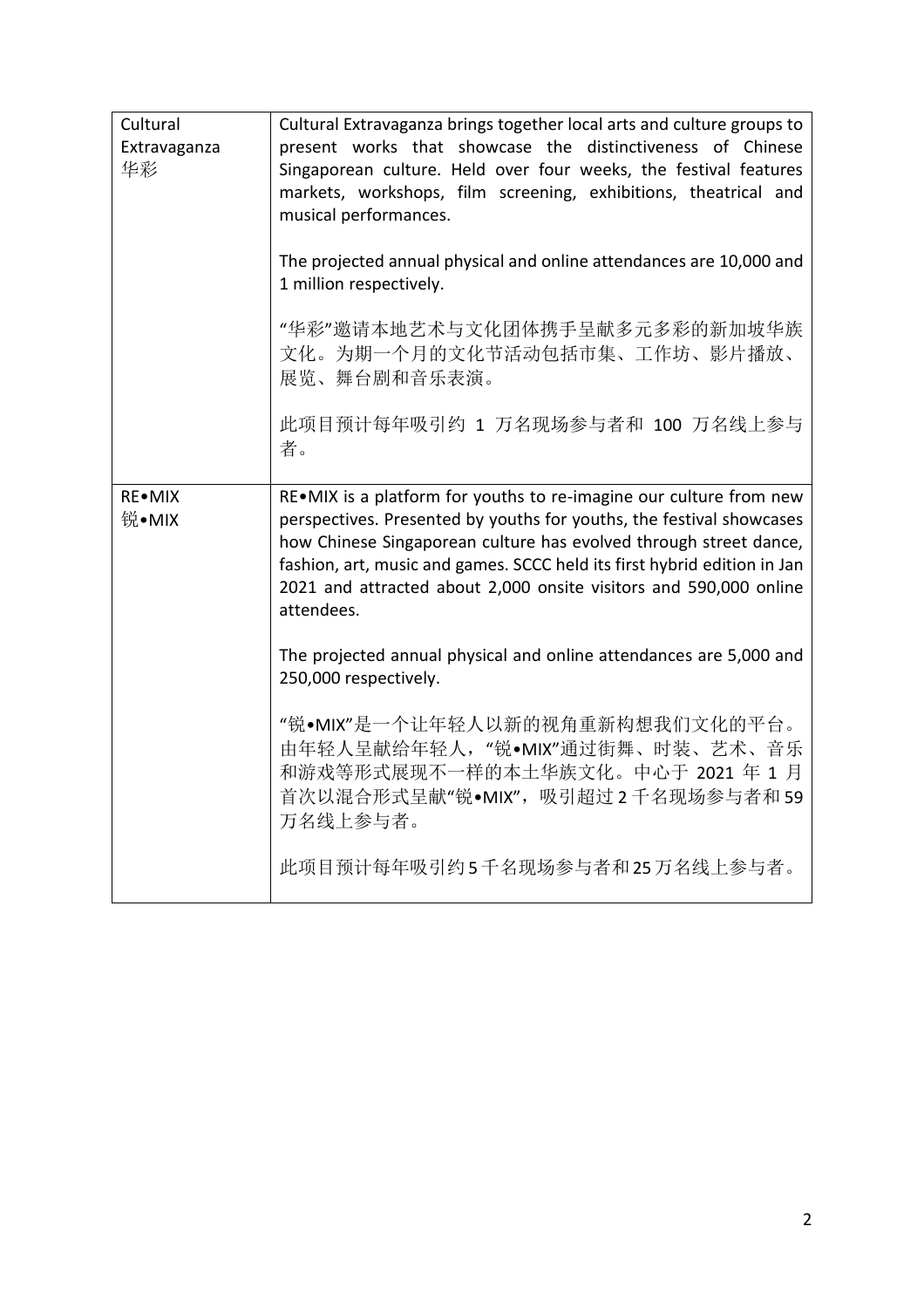## **SCCC's programme highlights for Cultural Extravaganza 2022** 新加坡华族文化中心**"**华彩 **2022"**的节目亮点

- 1. Cultural Extravaganza is an annual festival that represents and re-presents Chinese Singaporean culture. "华彩"是本地的年度文化盛会,展现和重新诠释新加坡独特的华族文化。
- 2. In 2022, the festival will highlight the fusion of traditional and contemporary cultures, and the multi-cultural aspects of our unique Chinese Singaporean identity. It will be held in May and June 2022, and comprises free and ticketed events. 2022年的"华彩"将让大家欣赏到传统与现代文化的碰撞,以及多元文化如何塑 造我们独特的新加坡华人身份。文化节将于2022年5月至6月进行,包括一系 列免费和售票节目。

| Description 简介                                                                                                                                                                                                                                                                                                                                                                                                                                                                                                                                                                                                                                                                                                                          |
|-----------------------------------------------------------------------------------------------------------------------------------------------------------------------------------------------------------------------------------------------------------------------------------------------------------------------------------------------------------------------------------------------------------------------------------------------------------------------------------------------------------------------------------------------------------------------------------------------------------------------------------------------------------------------------------------------------------------------------------------|
|                                                                                                                                                                                                                                                                                                                                                                                                                                                                                                                                                                                                                                                                                                                                         |
| Inspired by the myths of Chang E Flies to the Moon and Feng Meng<br>Kills Hou Yi, and creatively combined with xinyao, Shadow Moon is<br>an original musical produced by PLAYInc. An exploration of self-<br>reconciliation. The musical will be shown from 13 to 15 May 2022.<br>《月背》此部作品藉由「嫦娥奔月」及「逢蒙杀羿」神话为灵感再<br>与新谣做的创意结合, 由 PLAYInc 制作的原创音乐舞台剧。一部阐述<br>「自己与自己和解」的作品。音乐剧将于 2022年5月13日至15日<br>上演。                                                                                                                                                                                                                                                                                                                                     |
| SAtheCollective, Nine Years Theatre and T.H.E Dance Company join<br>forces to co- create Windward Side of the Mountain, a site-specific<br>production set in a modern-day Asian city that follows a group of<br>sojourners. Incorporating contemporary music, theatre and dance,<br>this artistic collaboration between three local arts groups of different<br>disciplines celebrates the warmth, strength, and will of humanity. The<br>live production will be staged from 10 to 12 June 2022. (A video-on-<br>demand version of the work will be available from July to September<br>2022)<br>仨、九年剧场以及人·舞团联手共创特定环境演出 ——《山的迎风<br>面》。一群当代亚洲城市的旅者们毅然暴走, 经历多重时空的起伏<br>跌宕, 仍坚持往无形之地前进, 渴望走出一条生活之道。当他们到<br>达了神山的另一面, 看见迎向他们的竟是一股盘旋呼啸的风。三个 |
|                                                                                                                                                                                                                                                                                                                                                                                                                                                                                                                                                                                                                                                                                                                                         |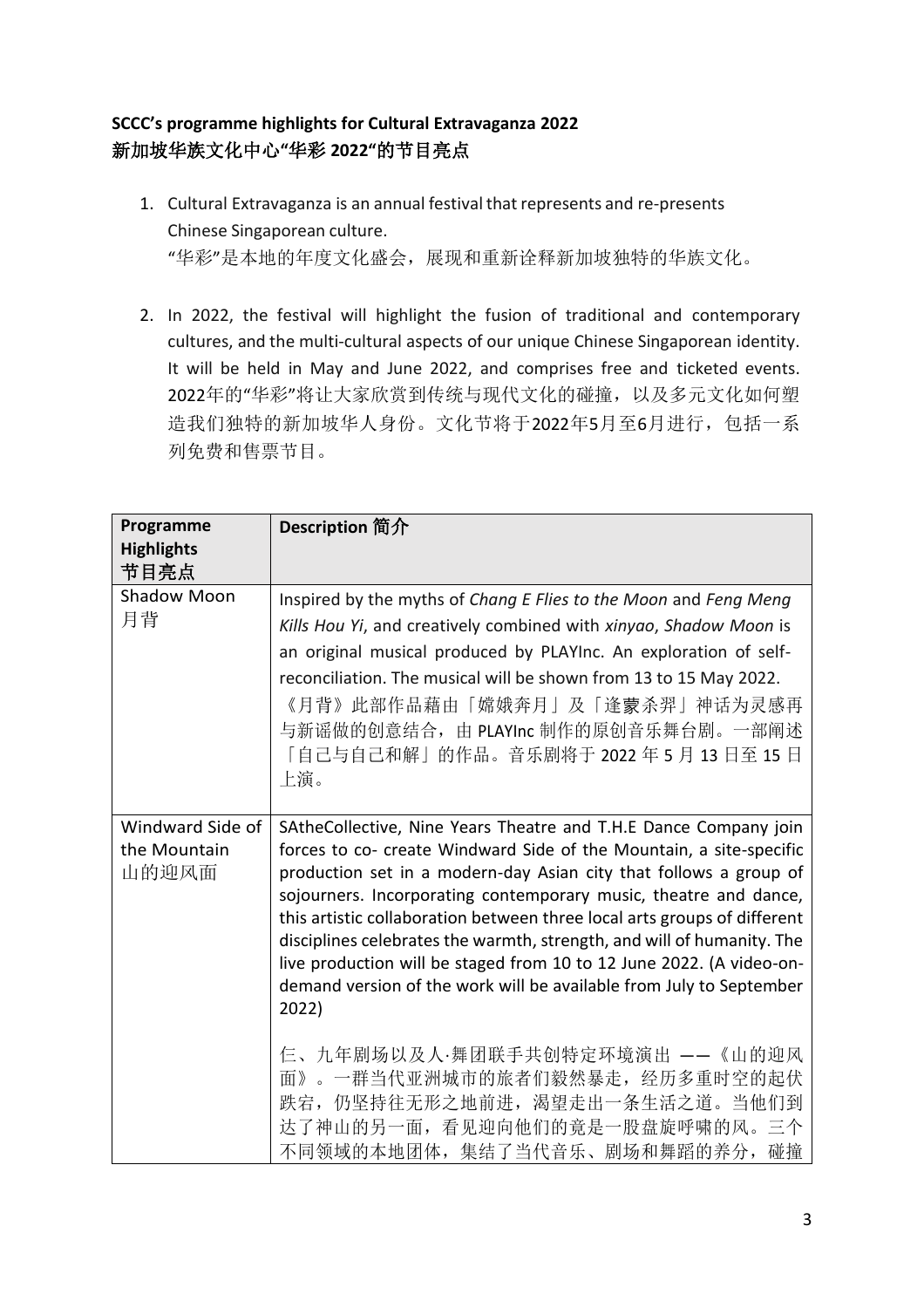|                                          | 出一场触及人性温度、力量和信念的艺术旅程。<br>《山的迎风面》                                                                                                                                                                                                                                                                                                                                                                                              |
|------------------------------------------|-------------------------------------------------------------------------------------------------------------------------------------------------------------------------------------------------------------------------------------------------------------------------------------------------------------------------------------------------------------------------------------------------------------------------------|
|                                          | 于 2022年6月10日至12日上演。                                                                                                                                                                                                                                                                                                                                                                                                           |
| Treasures<br>of<br>the<br>Clans<br>会馆精粹展 | A collaboration with the Singapore Federation of Chinese Clan<br>Associations, Treasures of the Clans is an exhibition that features<br>paintings and calligraphic works in the collections of local clans. These<br>paintings by local and international artists reflect the strong ties<br>between artists and clans over the past century. This exhibition will be<br>held from 3 June to 31 July 2021. Admission is free. |
|                                          | 《会馆精粹展》由中心和新加坡宗乡会馆联合总会联办。展出的 100<br>幅书法画作都出自本地及国外艺术家如林子平及徐悲鸿之手, 并由<br>本地多个会馆收集。这些书法画作最能体现艺术家和会馆之间在过<br>去一个世纪的深厚情谊。展出日期为2022年6月3日至7月31日,<br>地点是 7 楼的多功能礼堂,入场免费。                                                                                                                                                                                                                                                                |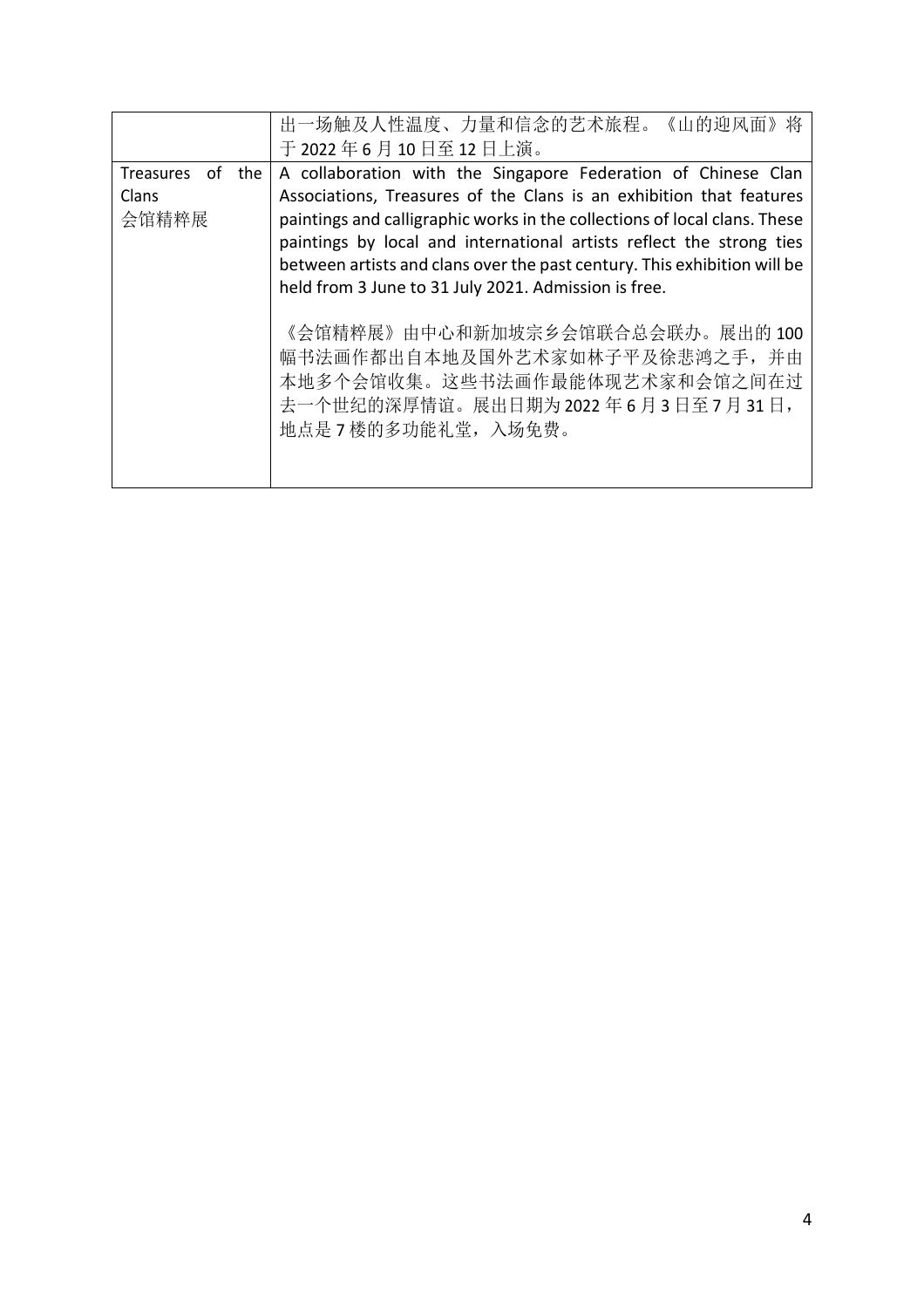### **SCCC's educational programmes** 新加坡华族文化中心教育节目

- 1. Our centre has a permanent exhibition *SINGAPO* 人*: Discovering Chinese Singaporean Culture,* which highlights the distinctiveness of our Chinese Singaporean identity through food, language and festivals. 中心的《新加坡华人·探索本土华族文化》常设展,通过饮食,语言和节庆等人们 熟悉的日常文化,体现新加坡华族文化独特的一面。
- 2. Despite the challenging COVID-19 situation, this free bilingual exhibition has welcomed nearly 50,000 visitors since its opening in 2020, with youths forming 42% of the visitorship.

尽管面对 2019 冠状病毒疾病的挑战,这个免费的双语展览自 2020 年开幕以来 已吸引超过 5 万名访客,其中 42%为年轻人。

3. Through our educational programmes, SCCC has engaged nearly 6,000 students and 4,000 educators. Our programmes have been well-received. More than 80% have expressed satisfaction with our programmes. Many have shared that they gained new knowledge from the exhibition.

通过我们的教育节目,中心让近 6 千名学生和 4 千名教师受惠。他们对我们节 目的满意度更超过 80%。很多学生和老师也分享说他们从我们的展览学习到了 许多新知识。

| <b>Educational Programme</b> | <b>Description</b>                                                  |
|------------------------------|---------------------------------------------------------------------|
| 教育节目                         | 简介                                                                  |
| School Holidays Online       | Online parent-child programmes during the school holidays are       |
| Programmes                   | made available for children of ages 5 to 9 years old. These         |
| 学校假期线上活动                     | sessions use content from SINGAPO $\Lambda$ exhibition to introduce |
|                              | how Chinese Singaporeans celebrate local Chinese festivals.         |
|                              | Programme includes entertaining videos, fun quizzes,                |
|                              | storytelling, and a craft activity.                                 |
|                              |                                                                     |
|                              | 我们在学校假期推出的亲子活动适合 5 岁至 9 岁的孩童。                                       |
|                              | 结合《新加坡华人·探索本土华族文化》常设展的内容,我们                                         |
|                              | 向孩子们介绍本地华人庆祝各大华人节日的独特之处。节                                           |
|                              | 目内容包括有趣的视频、问答游戏、讲故事和手工活动。                                           |
|                              |                                                                     |
| Online<br>Sessions<br>for    | Teachers are treated to a presentation of the SINGAPO $\land$       |
| Educators                    | exhibition, followed by a discussion on how Chinese                 |
| 线上教师专场活动                     | Singaporean culture can be made relevant to classroom               |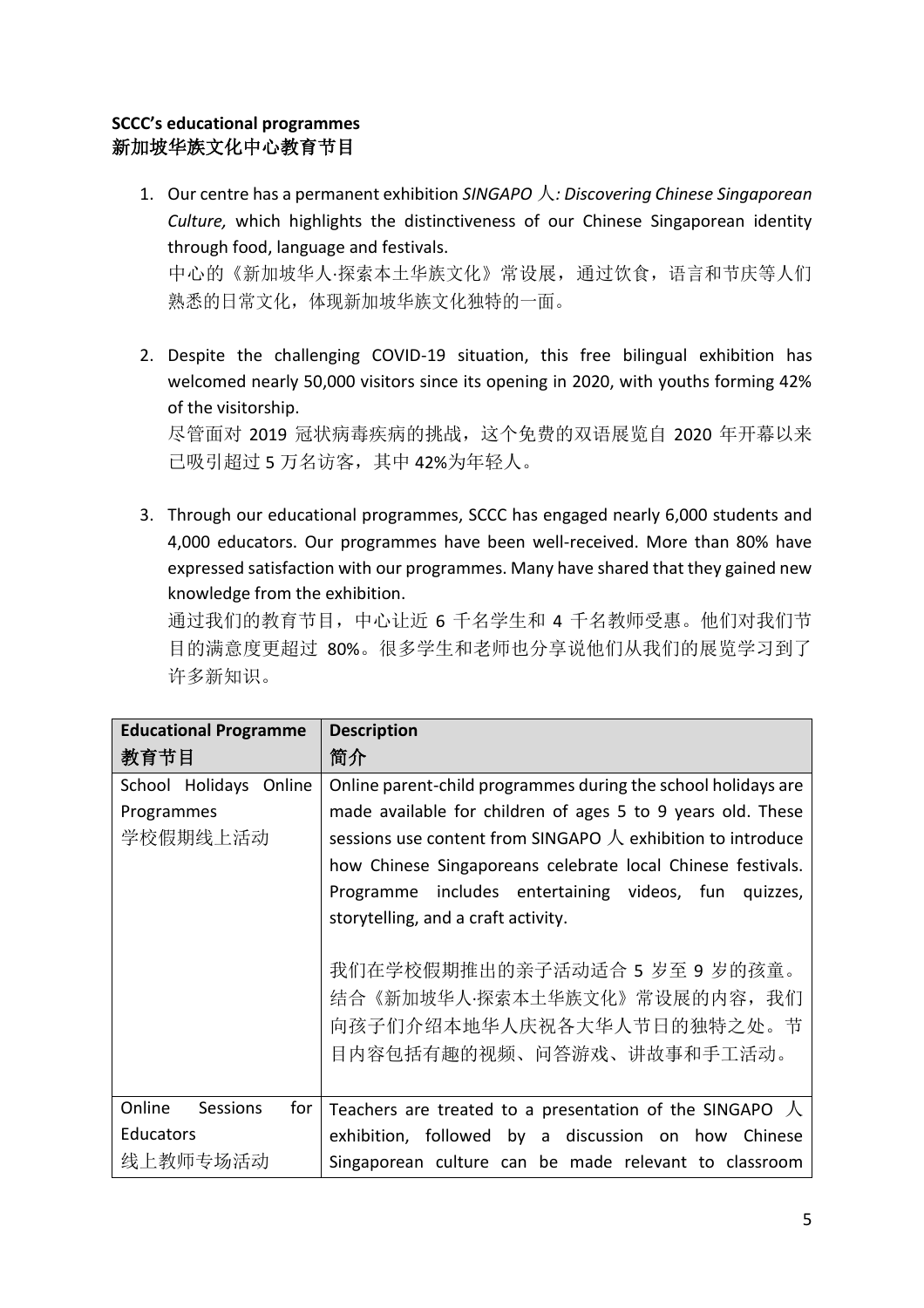|                                 | teaching and learning, and a sharing of the free teaching and    |
|---------------------------------|------------------------------------------------------------------|
|                                 | learning resources.                                              |
|                                 | 我们向教师们介绍 《新加坡华人·探索本土华族文化》 常设展                                    |
|                                 | 的内容, 讨论如何在课堂学习融入新加坡华族文化的内                                        |
|                                 | 容, 以及分享相关的教学资源。                                                  |
|                                 |                                                                  |
| Online School                   | Teachers can opt for the online school programmes for their      |
| Programmes                      | students of ages 4 to 18 years. These sessions use a multi-      |
| 线上学校活动                          | modal approach to learn more about the SINGAPO $\Lambda$         |
|                                 | exhibition and include quizzes, videos, and hands-on activities. |
|                                 | 教师可以为4岁至18岁的学生报名参加线上学校活动,通                                       |
|                                 | 过多各种方式学习 《新加坡华人·探索本土华族文化》 常设展                                    |
|                                 | 的内容, 包括问答游戏、视频和手作活动等。                                            |
|                                 |                                                                  |
| <b>Guided Tours for Schools</b> | Led by our trained facilitators, schools go on a guided tour of  |
| 学校导览活动                          | SINGAPO $\Lambda$ , to understand how its content may be made    |
|                                 | relevant to the teaching of Chinese Language, Character &        |
|                                 | Citizenship Education and History.                               |
|                                 | 学校可以组团参观《新加坡华人·探索本土华族文化》常设                                       |
|                                 | 展, 在我们专业的导览员带领下学习关于华文、品格与公                                       |
|                                 | 民和历史相关科目的知识。                                                     |
|                                 |                                                                  |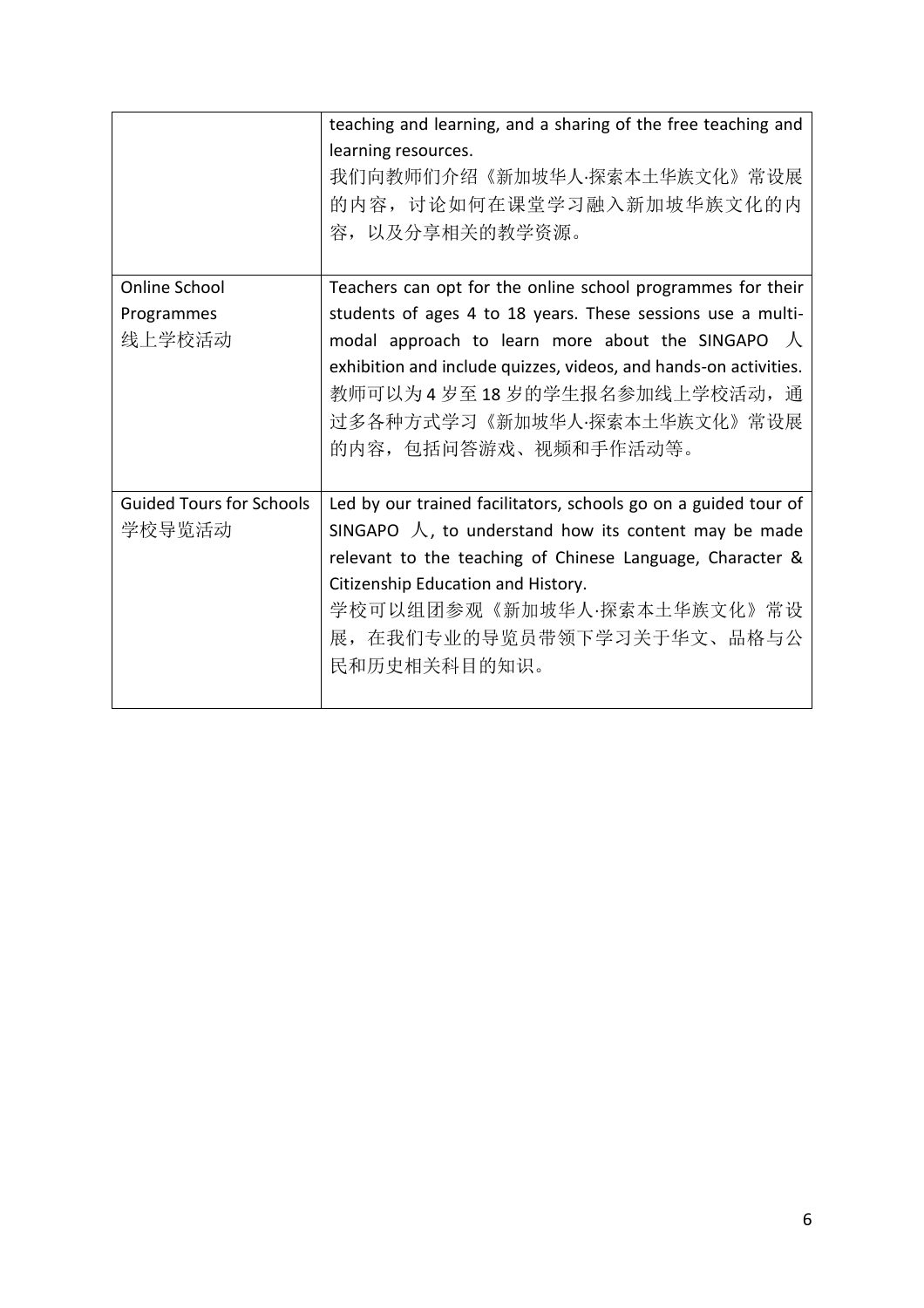#### **SCCC's online content** 新加坡华族文化中心线上节目

- 1. To reach out to youths who are active online users, the Centre creates engaging digital content to promote Chinese Singaporean culture. 中心推出一系列精彩的线上节目,让活跃于网络的年轻朋友能够更方便地接触 本土华族文化。
- 2. Our online videos and games are well-received and have attracted more than five million views to date.

我们的线上节目如视频和游戏备受欢迎,目前吸引超过 500 万点击率。

| <b>Online series</b>               | <b>Description</b>                                                                                                                                                                                                                                                                                                                                                                                                                                                                                                                                                                                                                                                            |
|------------------------------------|-------------------------------------------------------------------------------------------------------------------------------------------------------------------------------------------------------------------------------------------------------------------------------------------------------------------------------------------------------------------------------------------------------------------------------------------------------------------------------------------------------------------------------------------------------------------------------------------------------------------------------------------------------------------------------|
| Ongoing videos series<br>正在推出的视频系列 | Since July 2020, we have put up infotainment videos on SCCC<br>social media platforms (YouTube, Facebook and Instagram) for<br>the public to discover lesser-known stories behind our festivals,<br>traditions, foods and customs as well as relive the Centre's past<br>performances. Signature video series include Kaki Says (卡其<br>说 ), Keeping Traditions Alive (保留传统习俗), Try Leh,<br><i>Singaporean</i> (试不试新加坡! ) and <i>My Job, My Story</i> (职业人<br>$\pm$ ). To date, these videos have garnered more than 3.2<br>million views.<br>2020 年 7 月起, 我们在中心的社交媒体平台<br>自<br>(YouTube、脸书和 Instagram) 推出一系视频, 包括介绍<br>关于节日、传统习俗和美食鲜为人知的故事的视频系列,<br>以及中心过去的演出。其中包括《卡其说》、《保留传统 |
|                                    | 习俗》、《试不试新加坡!》和《职业人生》视频系列。<br>目前, 这些视频的点击率已超过320万次。                                                                                                                                                                                                                                                                                                                                                                                                                                                                                                                                                                                                                            |
| New video series<br>即将推出的视频系列      | Ways of Being highlights ten values cherished by many Chinese<br>Singaporeans. This heartwarming video series reflects upon<br>values ever-present in Singaporeans' daily lives. Each episode<br>is released monthly from February to November 2022, with a<br>total of five episodes in English and Mandarin respectively.<br>《人情味》视频系列聚焦新加坡华人所珍视的 10 个价值观。<br>这组温馨的视频系列, 将带观众走入新加坡人的日常生活,<br>从而感受这些价值观的体现。此系列将从 2022 年 2 月起至 11<br>月,以中英语各五集的方式,在中心的社交媒体平台每个月                                                                                                                                                                                                               |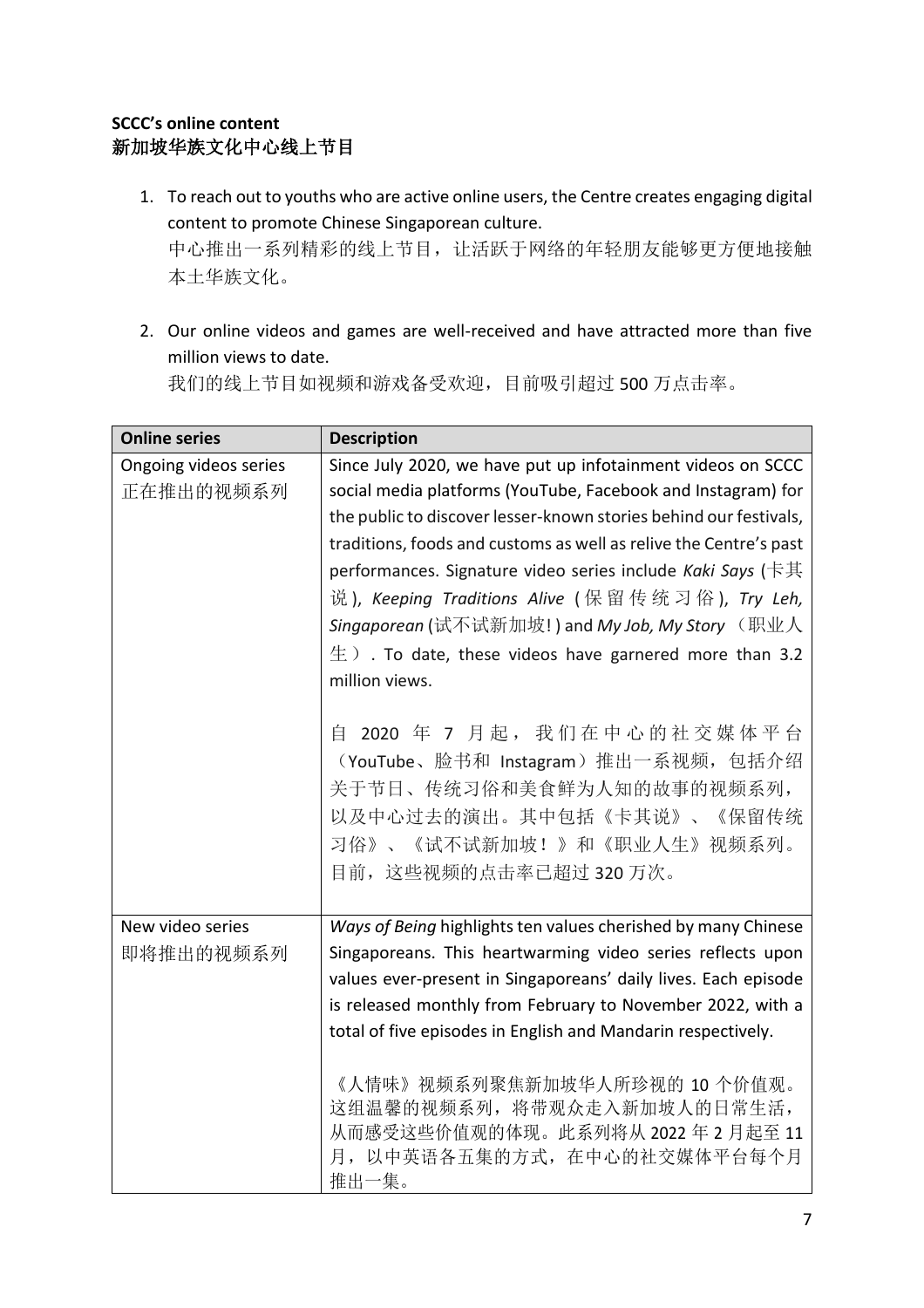| <b>TGIF Music Station</b> | Featuring Singapore's favourite performing artists and rising |
|---------------------------|---------------------------------------------------------------|
| 周 5 音乐站                   | stars, this monthly free livestream concert promotes Chinese  |
|                           | Singaporean culture through pop music.                        |
|                           | 每个月的"周 5 音乐站"直播都会邀请本地艺人献唱, 通过<br>流行音乐推广新加坡华族文化。               |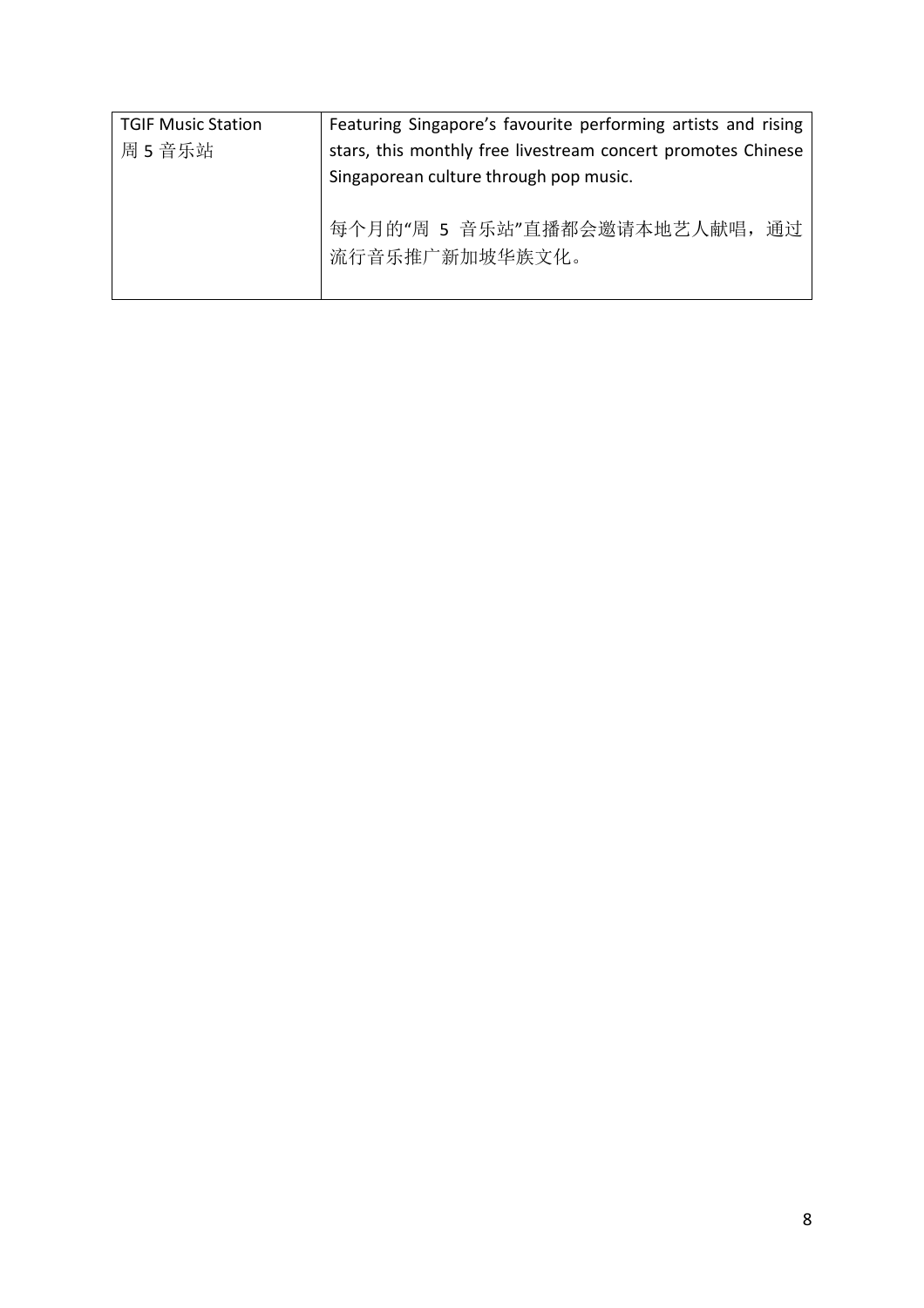### **SCCC's outreach programmes** 新加坡华族文化中心的户外拓展节目

- 1. To reach out to the wider public, the Centre organises travelling exhibitions on topics related to Chinese Singaporean culture such as food, language and festivals. 为了能够让广大的群众认识新加坡华族文化,中心主办流动展览,为大家介绍 独特的本土华族文化,包括美食、语言和节日等。
- 2. By travelling to external venues such as public libraries and shopping malls, the Centre has reached out to more than one million visitors to date. 目前,我们在各大图书馆和商场的流动展览吸引了超过 100 万名访客。

| <b>Travelling exhibitions</b> | <b>Description</b>                                                                                                                                                                                                |
|-------------------------------|-------------------------------------------------------------------------------------------------------------------------------------------------------------------------------------------------------------------|
| One of Us, All of Us          | Based on the One of Us video series, this exhibition provides                                                                                                                                                     |
| Exhibition                    | insights into our local Chinese dialect cultures. Visitors will                                                                                                                                                   |
| 《自己人•一家人》特                    | discover individuals who are making waves in dialect culture                                                                                                                                                      |
| 展                             | through stories, videos, and artefacts in this special exhibition.                                                                                                                                                |
|                               | This free exhibition is held at the Singapore Chinese Cultural                                                                                                                                                    |
|                               | Centre till 31 March 2022. The exhibition will travel to multiple                                                                                                                                                 |
|                               | locations starting from April this year. Admission is free.                                                                                                                                                       |
|                               | 继《自己人》视频系列后, 《自己人•一家人》特展通过视频<br>里 20 多名人物的故事, 讲述本地方言文化鲜为人知的一面。<br>无论是听故事、看视频, 或观赏展品, 都能让访客感受到他<br>们在推广方言文化上的用心。此特展在位于新加坡华族文化<br>中心一楼的和美广场举行至2022年3月31日。入场免费。从<br>2022 年 4 月开始, 公众将有机会在新加坡多个地点免费参观<br>《自己人•一家人》展览。 |
| Ingredients<br>Secret         | The Secret Ingredients travelling exhibition takes visitors on a                                                                                                                                                  |
| Exhibition                    | gastronomic journey to explore how our distinctive Chinese                                                                                                                                                        |
| 《美食解密》 巡回展                    | Singaporean identity is reflected through local cuisine. It is                                                                                                                                                    |
|                               | based on the popular SINGAPO $\lambda$ exhibition and will make its                                                                                                                                               |
|                               | first stop at Waterway Point on 1 March 2022. Admission is                                                                                                                                                        |
|                               | free.                                                                                                                                                                                                             |
|                               | 《美食解密》巡回展带领访客踏上一趟美食之旅,通过本地<br>美食发现新加坡华族文化的独特性。本次巡回展取材自备受<br>欢迎的《新加坡华人·探索本土华族文化》常设展, 旨在将文<br>化带进人们的生活中。巡回展的首站是榜鹅水滨坊,展期为<br>2022年3月1日至31日,入场免费。                                                                     |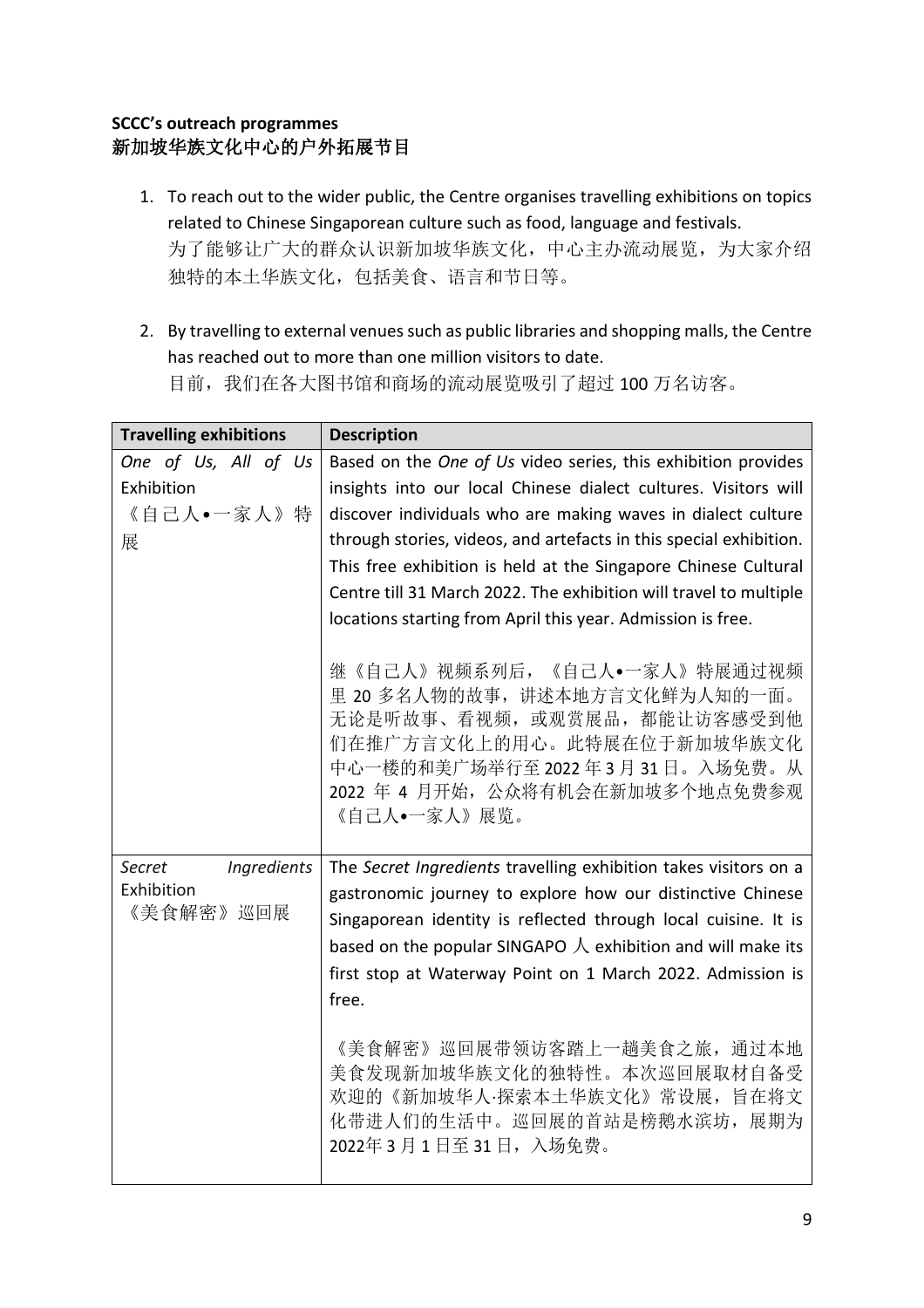| Life is Sweet: Ang Ku Kueh<br>Girl Exhibition<br>《甜蜜的小日子•红龟粿<br>女孩》特展 | Life is Sweet: Ang Ku Kueh Girl captures the adorable antics and<br>adventures of Ang Ku Kueh Girl. Through a series of illustrations<br>written and created by Wang Shijia, this exhibition showcases<br>Ang Ku Kueh Girl discovering the true source of happiness and<br>beauty through everyday events in her daily life. The free<br>exhibition is held at the Singapore Chinese Cultural Centre's<br>Level 9 and 10 Foyer till 30 June 2022. |
|-----------------------------------------------------------------------|---------------------------------------------------------------------------------------------------------------------------------------------------------------------------------------------------------------------------------------------------------------------------------------------------------------------------------------------------------------------------------------------------------------------------------------------------|
|                                                                       | 《甜蜜的小日子•红龟粿女孩》特展让公众一探红龟粿女孩充<br>满趣味的想法和冒险的精神。通过王士佳创作的一系列可爱<br>卡通人物,公众可跟随红龟粿女孩的脚步体会感恩的心就是<br>幸福的根<br>源。公众可从即日起至2022年6月30日在新加坡华族文化中<br>心九和十楼前厅参观展览, 入场免费。                                                                                                                                                                                                                                                                                            |